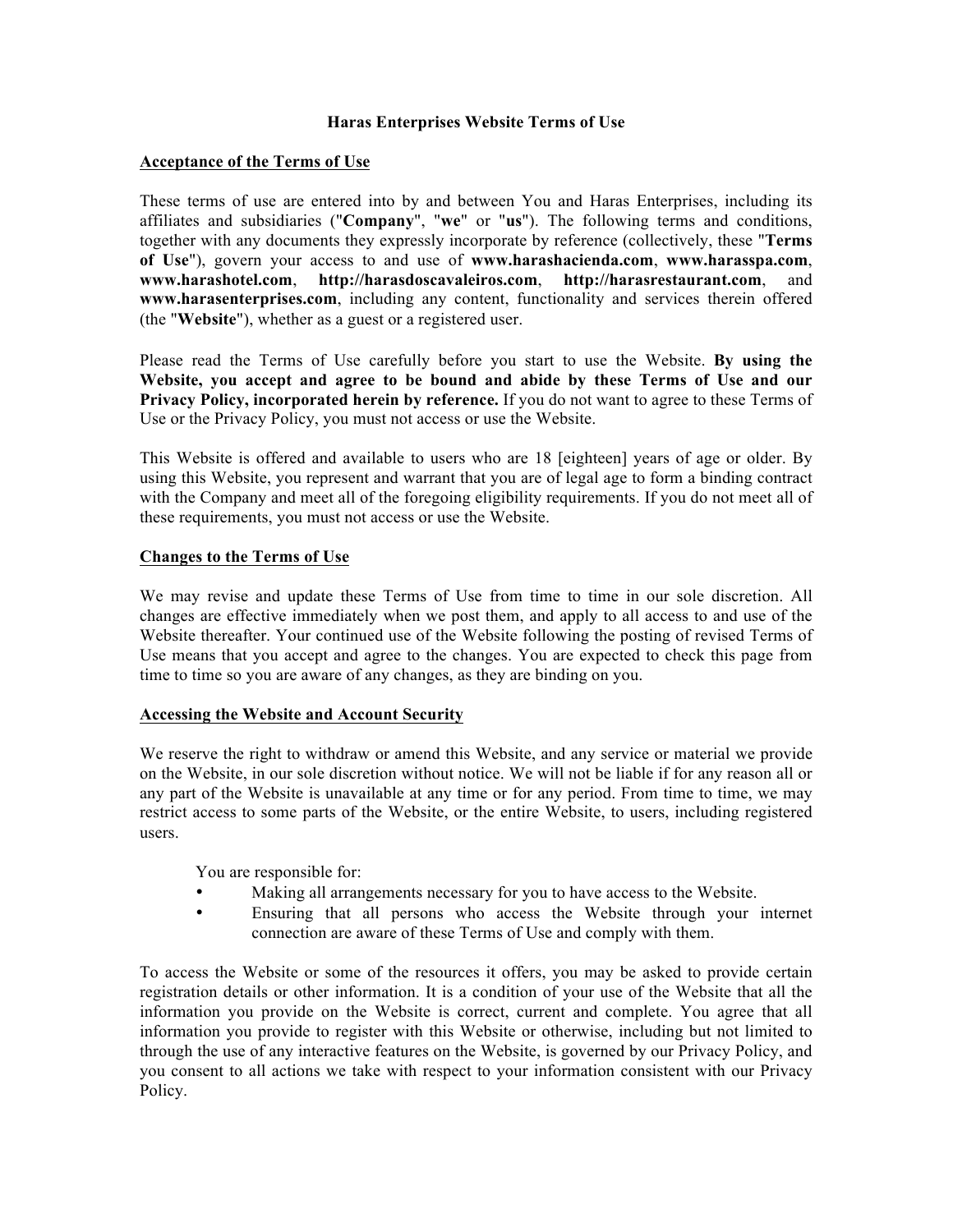If you choose, or are provided with, a user name, password or any other piece of information as part of our security procedures, you must treat such information as confidential, and you must not disclose it to any other person or entity. You also acknowledge that your account is personal to you and agree not to provide any other person with access to this Website or portions of it using your user name, password or other security information. You agree to notify us immediately of any unauthorized access to or use of your user name or password or any other breach of security. You also agree to ensure that you exit from your account at the end of each session. You should use particular caution when accessing your account from a public or shared computer so that others are not able to view or record your password or other personal information.

We have the right to disable any user name, password or other identifier, whether chosen by you or provided by us, at any time in our sole discretion if, in our opinion, you have violated any provision of these Terms of Use.

### **Intellectual Property Rights**

The Website and its entire contents, features and functionality (including but not limited to all information, software, text, displays, images, video and audio, and the design, selection and arrangement thereof), are owned by the Company, its licensors or other providers of such material and are protected by United States and international copyright, trademark, patent, trade secret and other intellectual property or proprietary rights laws.

These Terms of Use permit you to use the Website for your personal, non-commercial use only. You must not reproduce, distribute, modify, create derivative works of, publicly display, publicly perform, republish, download, store or transmit any of the material on our Website, except as follows:

- Your computer may temporarily store copies of such materials in RAM incidental to your accessing and viewing those materials.
- You may store files that are automatically cached by your Web browser for display enhancement purposes.
- You may print or download one copy of a reasonable number of pages of the Website for your own personal, non-commercial use and not for further reproduction, publication or distribution.
- If we provide desktop, mobile or other applications for download, you may download a single copy to your computer or mobile device solely for your own personal, non-commercial use, provided you agree to be bound by our end user license agreement for such applications.

You must not:

- Modify copies of any materials from this site.
- Use any illustrations, photographs, video or audio sequences or any graphics separately from the accompanying text.
- Delete or alter any copyright, trademark or other proprietary rights notices from copies of materials from this site.

You must not access or use for any commercial purposes any part of the Website or any services or materials available through the Website.

If you print, copy, modify, download or otherwise use or provide any other person with access to any part of the Website in breach of the Terms of Use, your right to use the Website will cease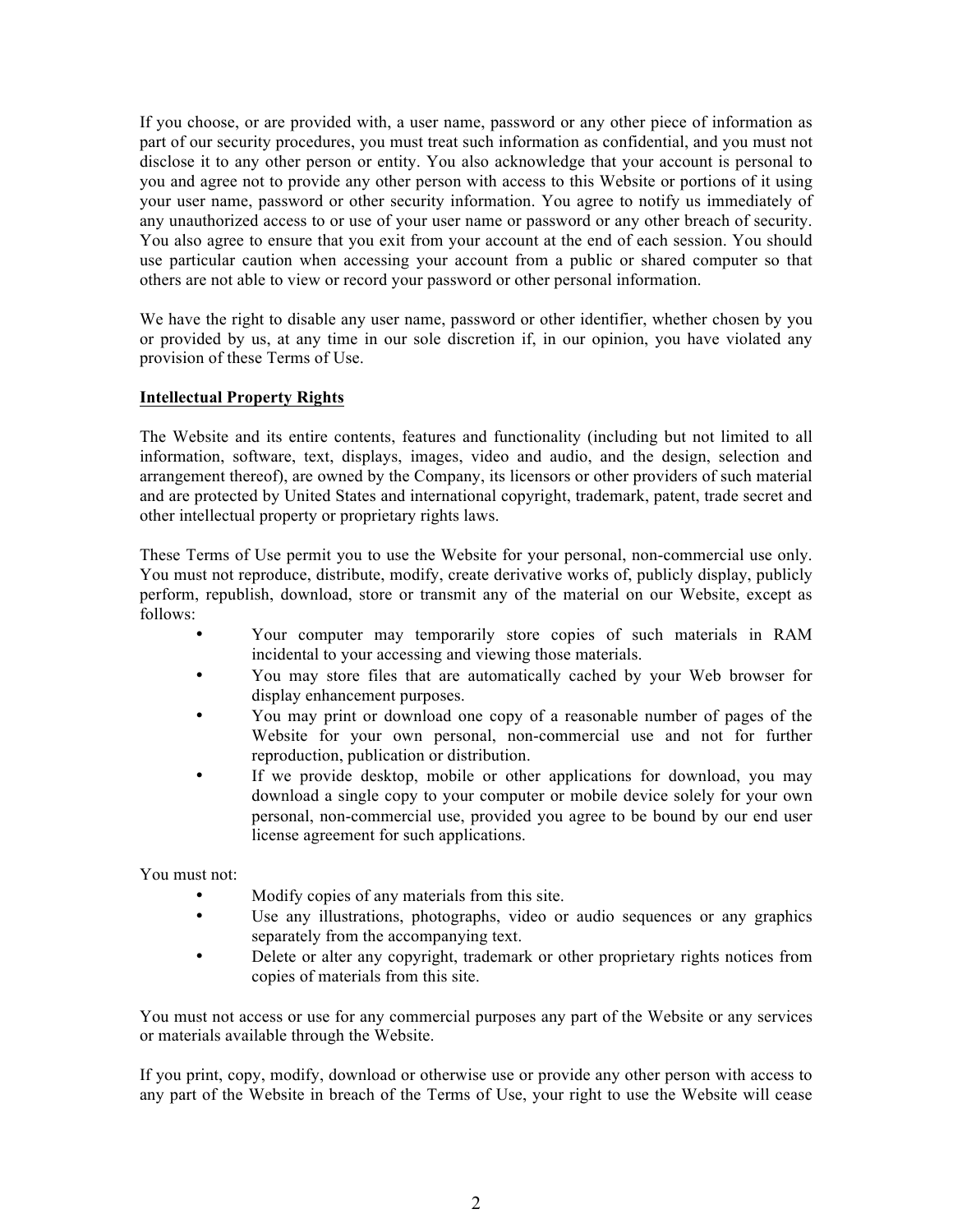immediately and you must, at our option, return or destroy any copies of the materials you have made. No right, title or interest in or to the Website or any content on the Website is transferred to you, and all rights not expressly granted are reserved by the Company. Any use of the Website not expressly permitted by these Terms of Use is a breach of these Terms of Use and may violate copyright, trademark and other laws.

# **Trademarks**

The Company name, the terms Haras™, Haras Dos Cavaleiros™, the Company logo and all related names, logos, product and service names, designs and slogans are trademarks of the Company or its affiliates or licensors. You must not use such marks without the prior written permission of the Company. All other names, logos, product and service names, designs and slogans on this Website are the trademarks of their respective owners.

### **Prohibited Uses**

You may use the Website only for lawful purposes and in accordance with these Terms of Use. You agree not to use the Website:

- In any way that violates any applicable federal, state, local or international law or regulation (including, without limitation, any laws regarding the export of data or software to and from the US or other countries).
- For the purpose of exploiting, harming or attempting to exploit or harm minors in any way by exposing them to inappropriate content, asking for personally identifiable information or otherwise.
- To send, knowingly receive, upload, download, use or re-use any material which does not comply with the Content Standards set out in these Terms of Use.
- To transmit, or procure the sending of, any advertising or promotional material, including any "junk mail", "chain letter" or "spam" or any other similar solicitation.
- To impersonate or attempt to impersonate the Company, a Company employee, another user or any other person or entity (including, without limitation, by using e-mail addresses associated with any of the foregoing).
- To engage in any other conduct that restricts or inhibits anyone's use or enjoyment of the Website, or which, as determined by us, may harm the Company or users of the Website or expose them to liability.

Additionally, you agree not to:

- Use the Website in any manner that could disable, overburden, damage, or impair the site or interfere with any other party's use of the Website, including their ability to engage in real time activities through the Website.
- Use any robot, spider or other automatic device, process or means to access the Website for any purpose, including monitoring or copying any of the material on the Website.
- Use any manual process to monitor or copy any of the material on the Website or for any other unauthorized purpose without our prior written consent.
- Use any device, software or routine that interferes with the proper working of the Website.
- Introduce any viruses, trojan horses, worms, logic bombs or other material which is malicious or technologically harmful.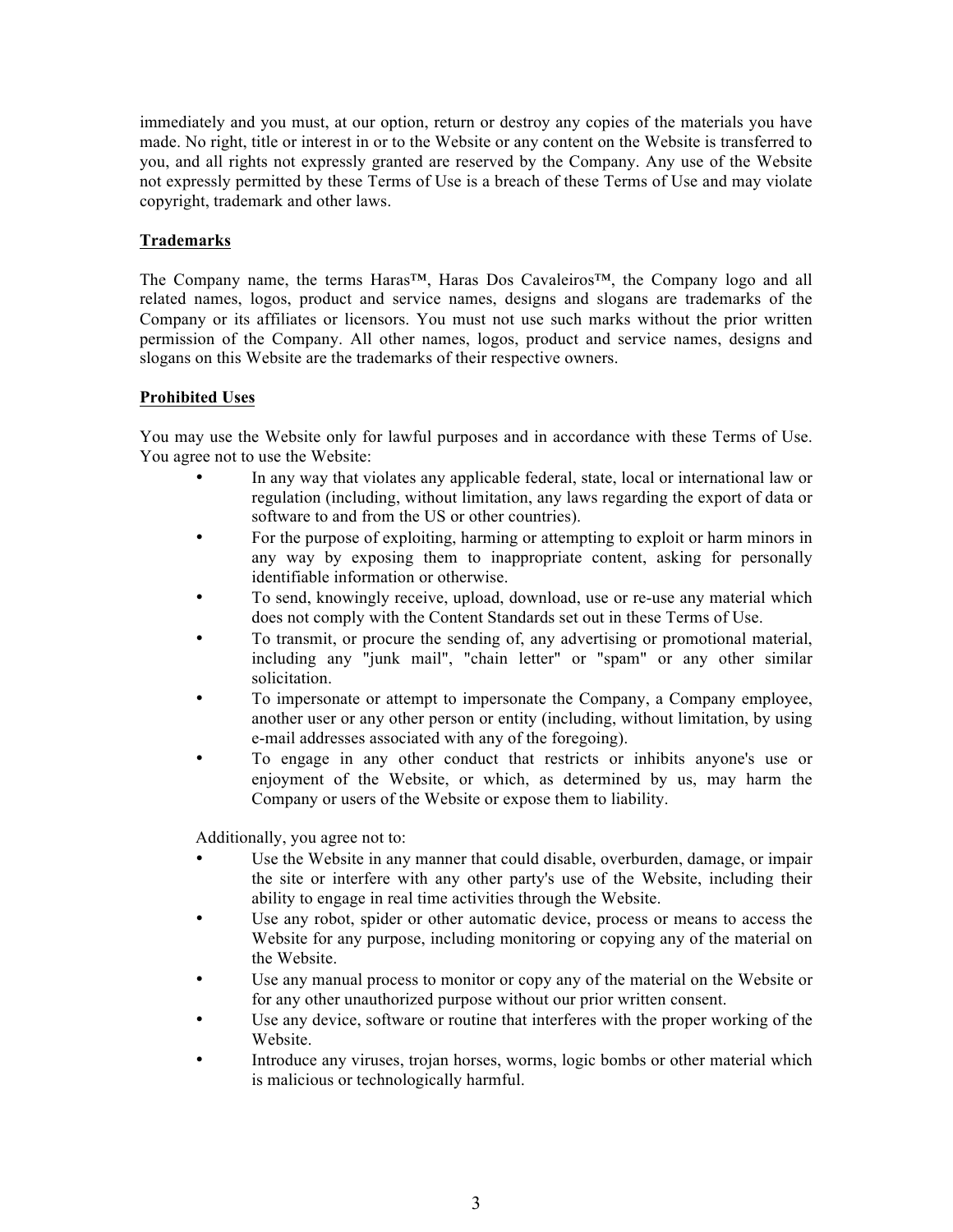- Attempt to gain unauthorized access to, interfere with, damage or disrupt any parts of the Website, the server on which the Website is stored, or any server, computer or database connected to the Website.
- Attack the Website via a denial-of-service attack or a distributed denial-ofservice attack.
- Otherwise attempt to interfere with the proper working of the Website.

## **User Contributions**

The Website may contain message boards, chat rooms, personal web pages or profiles, forums, bulletin boards, job postings and other interactive features (collectively, "**Interactive Services**") that allow users to post, submit, publish, display or transmit to other users or other persons (hereinafter, "**post**") different types of content, including without limitation, job postings, resumes, responses or displaying any content, information, data, text, software, music, sound, photographs, graphics, video, advertisements, messages or other materials (collectively, "**User Contributions**") on or through the Website. All User Contributions must comply with the Content Standards set out in these Terms of Use.

Any User Contributions you post to the site will be considered non-confidential and nonproprietary. By providing any User Contribution on the Website, you grant us and our affiliates and service providers, and each of their and our respective licensees, successors and assigns the right to use, reproduce, modify, perform, display, distribute and otherwise disclose to third parties any such material for any purpose.

You further represent and warrant that:

- You own or control all rights in and to the User Contributions and have the right to grant the license granted above to us and our affiliates and service providers, and each of their and our respective licensees, successors and assigns.
- All of your User Contributions do and will comply with these Terms of Use.

You understand and acknowledge that you are responsible for any User Contributions you submit or contribute, and you, not the Company, have fully responsibility for such content, including its legality, reliability, accuracy and appropriateness.

We are not responsible, or liable to any third party, for the content or accuracy of any User Contributions posted by you or any other user of the Website.

### **Monitoring and Enforcement; Termination**

We have the right to:

- Remove or refuse to post any User Contributions for any or no reason in our sole discretion.
- Take any action with respect to any User Contribution that we deem necessary or appropriate in our sole discretion, including if we believe that such User Contribution violates the Terms of Use, including the Content Standards, infringes any intellectual property right or other right of any person or entity, threatens the personal safety of users of the Website or the public or could create liability for the Company.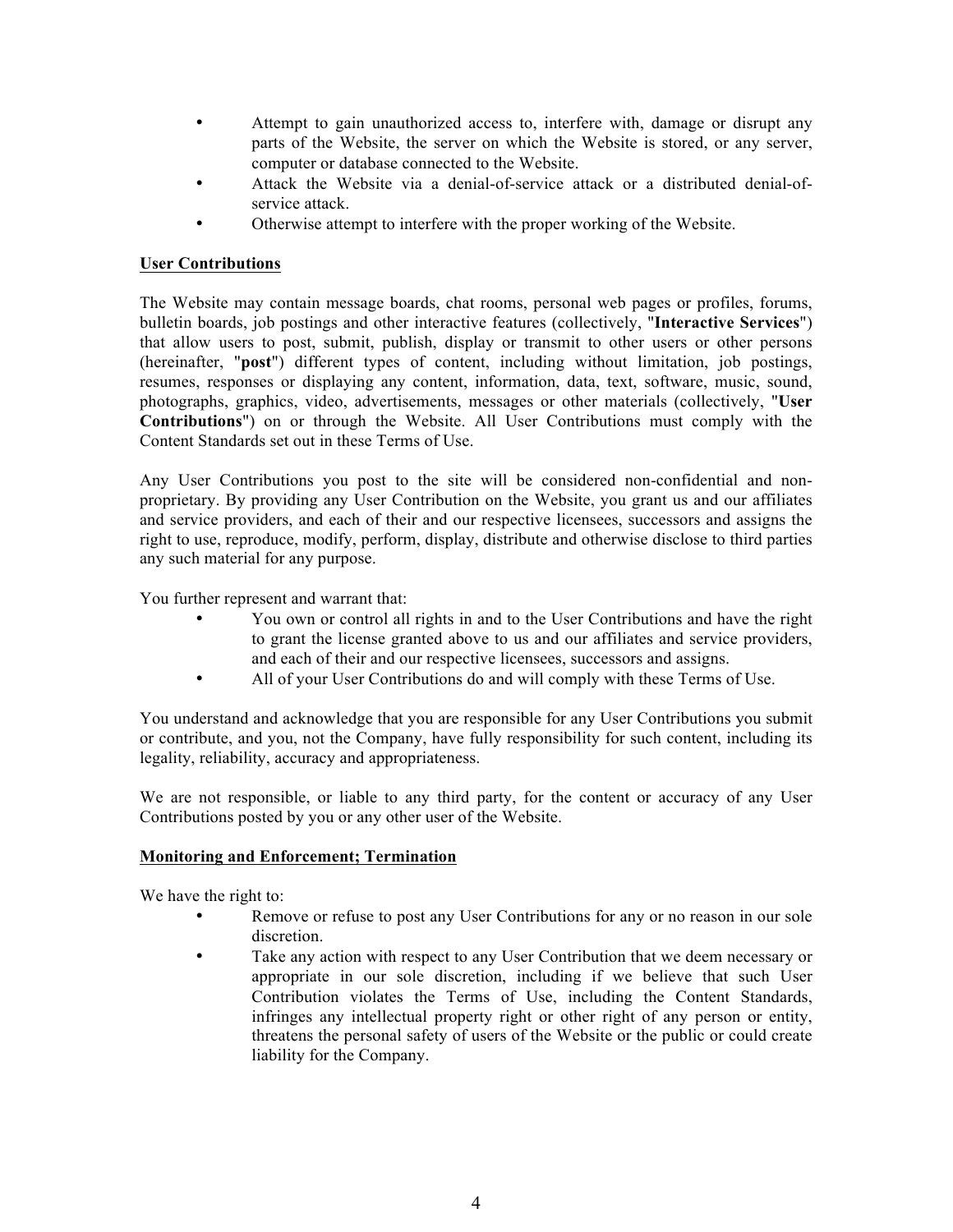- Disclose your identity or other information about you to any third party who claims that material posted by you violates their rights, including their intellectual property rights or their right to privacy.
- Take appropriate legal action, including without limitation, referral to law enforcement, for any illegal or unauthorized use of the Website.
- Terminate or suspend your access to all or part of the Website for any or no reason, including without limitation, any violation of these Terms of Use.

Without limiting the foregoing, we have the right to fully cooperate with any law enforcement authorities or court order requesting or directing us to disclose the identity or other information of anyone posting any materials on or through the Website. YOU WAIVE AND HOLD HARMLESS THE COMPANY AND ITS AFFILIATES, LICENSEES AND SERVICE PROVIDERS FROM ANY CLAIMS RESULTING FROM ANY ACTION TAKEN BY THE COMPANY DURING OR AS A RESULT OF ITS INVESTIGATIONS AND FROM ANY ACTIONS TAKEN AS A CONSEQUENCE OF INVESTIGATIONS BY EITHER THE COMPANY OR LAW ENFORCEMENT AUTHORITIES.

However, we cannot review all material before it is posted on the Website, and cannot ensure prompt removal of objectionable material after it has been posted. Accordingly, we assume no liability for any action or inaction regarding transmissions, communications or content provided by any user or third party. We have no liability or responsibility to anyone for performance or nonperformance of the activities described in this section.

# **Content Standards**

These content standards apply to any and all User Contributions and use of Interactive Services. User Contributions must in their entirety comply with all applicable federal, state, local and international laws and regulations. Without limiting the foregoing, User Contributions must not:

- Contain any material which is defamatory, obscene, indecent, abusive, offensive, harassing, violent, hateful, inflammatory or otherwise objectionable.
- Promote sexually explicit or pornographic material, violence, or discrimination based on race, sex, religion, nationality, disability, sexual orientation or age.
- Infringe any patent, trademark, trade secret, copyright or other intellectual property or other rights of any other person.
- Violate the legal rights (including the rights of publicity and privacy) of others or contain any material that could give rise to any civil or criminal liability under applicable laws or regulations or that otherwise may be in conflict with these Terms of Use and our Privacy Policy.
- Be likely to deceive any person.
- Promote any illegal activity, or advocate, promote or assist any unlawful act.
- Cause annoyance, inconvenience or needless anxiety or be likely to upset, embarrass, alarm or annoy any other person.
- Impersonate any person, or misrepresent your identity or affiliation with any person or organization.
- Involve commercial activities or sales, such as contests, sweepstakes and other sales promotions, barter or advertising.
- Give the impression that they emanate from or are endorsed by us or any other person or entity, if this is not the case.

# **Copyright Infringement**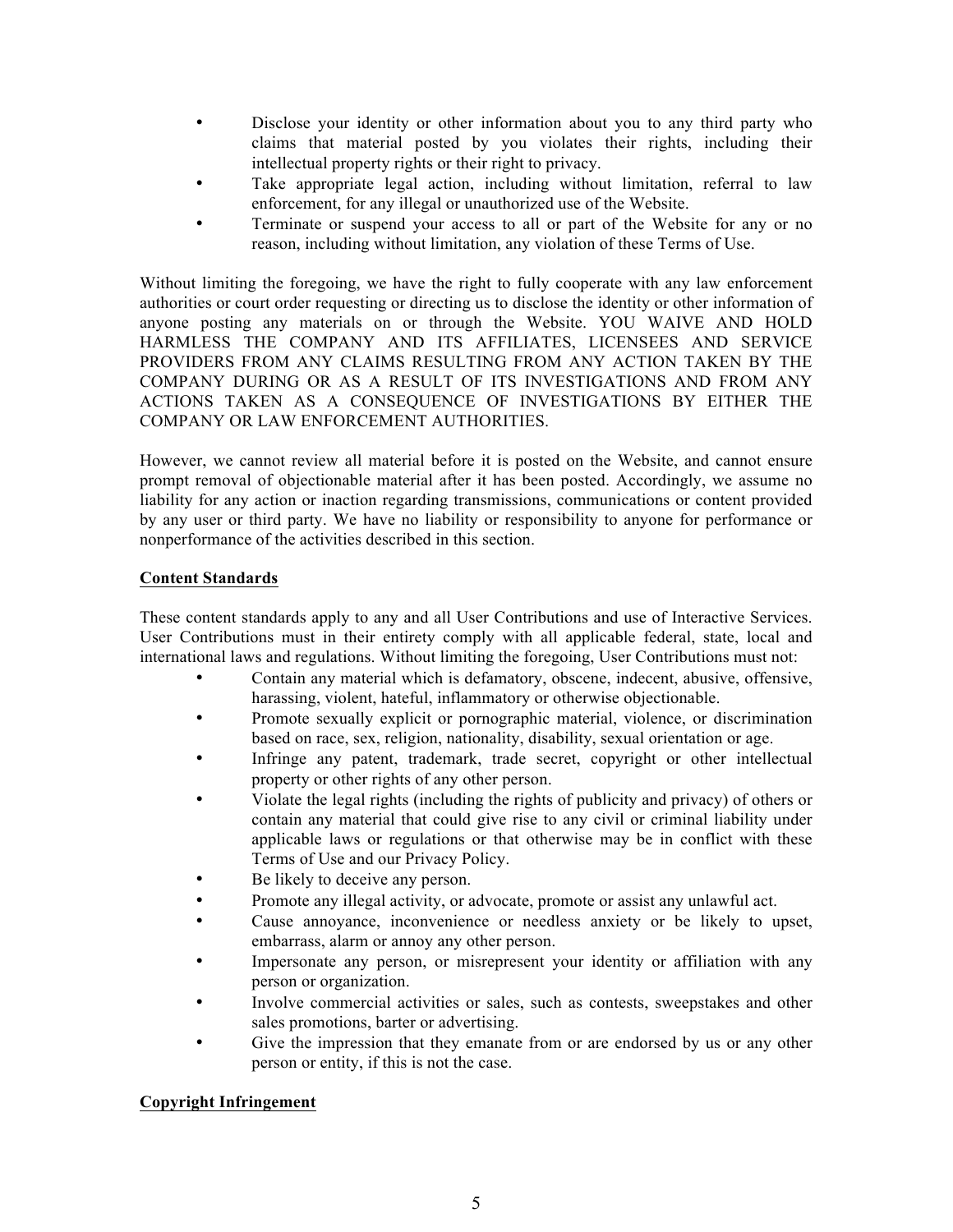If you believe that any User Contributions violate your copyright, please see our Copyright Policy for instructions on sending us a notice of copyright infringement. It is the policy of the Company to terminate the user accounts of repeat infringers.

#### **Reliance on Information Posted**

The information presented on or through the Website is made available solely for general information purposes. We do not warrant the accuracy, completeness or usefulness of this information. Any reliance you place on such information is strictly at your own risk. We disclaim all liability and responsibility arising from any reliance placed on such materials by you or any other visitor to the Website, or by anyone who may be informed of any of its contents.

This Website includes content provided by third parties, including materials provided by other users, bloggers and third-party licensors, syndicators, aggregators and/or reporting services. All statements and/or opinions expressed in these materials, and all articles and responses to questions and other content, other than the content provided by the Company, are solely the opinions and the responsibility of the person or entity providing those materials. These materials do not necessarily reflect the opinion of the Company. We are not responsible, or liable to you or any third party, for the content or accuracy of any materials provided by any third parties.

### **Changes to the Website**

We may update the content on this Website from time to time, but its content is not necessarily complete or up-to-date. Any of the material on the Website may be out of date at any given time, and we are under no obligation to update such material.

### **Information About You and Your Visits to the Website**

All information we collect on this Website is subject to our Privacy Policy. By using the Website, you consent to all actions taken by us with respect to your information in compliance with the Privacy Policy.

### **Linking to the Website and Social Media Features**

You may link to our homepage, provided you do so in a way that is fair and legal and does not damage our reputation or take advantage of it, but you must not establish a link in such a way as to suggest any form of association, approval or endorsement on our part without our written consent.

This Website may provide certain social media features that enable you to:

- Link from your own or certain third-party websites to certain content on this **Website**
- Send e-mails or other communications with certain content, or links to certain content, on this Website.
- Cause limited portions of content on this Website to be displayed or appear to be displayed on your own or certain third-party websites.

You may use these features solely as they are provided by us, and solely with respect to the content they are displayed with and otherwise in accordance with any additional terms and conditions we provide with respect to such features. Subject to the foregoing, you must not: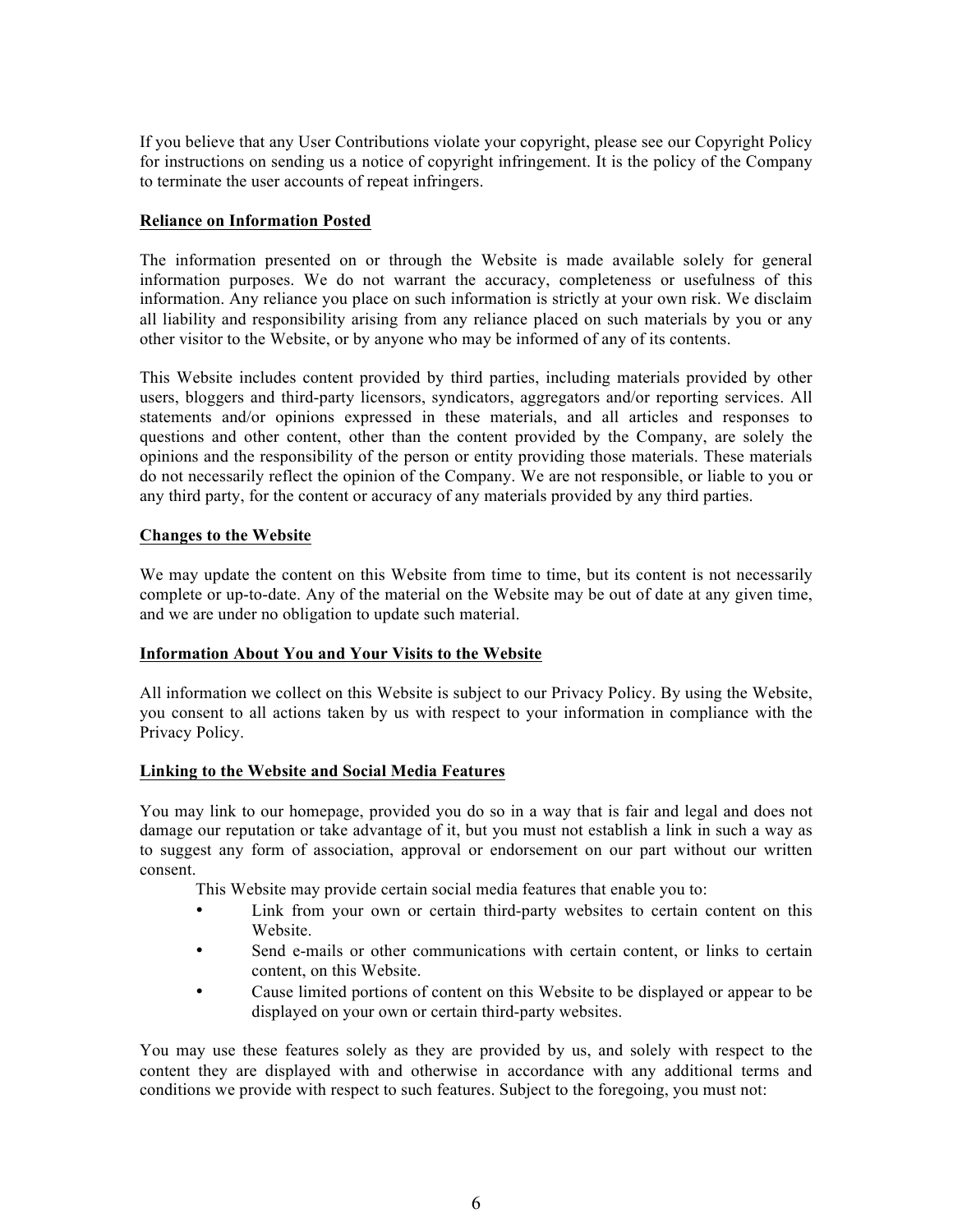- Establish a link from any website that is not owned by you.
- Cause the Website or portions of it to be displayed, or appear to be displayed by, for example, framing, deep linking or in-line linking, on any other site.
- Link to any part of the Website other than the homepage.
- Otherwise take any action with respect to the materials on this Website that is inconsistent with any other provision of these Terms of Use.

The website from which you are linking, or on which you make certain content accessible, must comply in all respects with the Content Standards set out in these Terms of Use.

You agree to cooperate with us in causing any unauthorized framing or linking immediately to cease. We reserve the right to withdraw linking permission without notice.

We may disable all or any social media features and any links at any time without notice in our discretion.

# **Links from the Website**

If the Website contains links to other sites and resources provided by third parties, these links are provided for your convenience only. This includes links contained in advertisements, including banner advertisements and sponsored links. We have no control over the contents of those sites or resources, and accept no responsibility for them or for any loss or damage that may arise from your use of them. If you decide to access any of the third-party websites linked to this Website, you do so entirely at your own risk and subject to the terms and conditions of use for such websites.

### **Disclaimer of Warranties**

You understand that we cannot and do not guarantee or warrant that files available for downloading from the internet or the Website will be free of viruses or other destructive code. You are responsible for implementing sufficient procedures and checkpoints to satisfy your particular requirements for anti-virus protection and accuracy of data input and output, and for maintaining a means external to our site for any reconstruction of any lost data. WE WILL NOT BE LIABLE FOR ANY LOSS OR DAMAGE CAUSED BY A DISTRIBUTED DENIAL-OF-SERVICE ATTACK, VIRUSES OR OTHER TECHNOLOGICALLY HARMFUL MATERIAL THAT MAY INFECT YOUR COMPUTER EQUIPMENT, COMPUTER PROGRAMS, DATA OR OTHER PROPRIETARY MATERIAL DUE TO YOUR USE OF THE WEBSITE OR ANY SERVICES OR ITEMS OBTAINED THROUGH THE WEBSITE OR TO YOUR DOWNLOADING OF ANY MATERIAL POSTED ON IT, OR ON ANY WEBSITE LINKED TO IT.

YOUR USE OF THE WEBSITE, ITS CONTENT AND ANY SERVICES OR ITEMS OBTAINED THROUGH THE WEBSITE IS AT YOUR OWN RISK. THE WEBSITE, ITS CONTENT AND ANY SERVICES OR ITEMS OBTAINED THROUGH THE WEBSITE ARE PROVIDED ON AN "AS IS" AND "AS AVAILABLE" BASIS, WITHOUT ANY WARRANTIES OF ANY KIND, EITHER EXPRESS OR IMPLIED. NEITHER THE COMPANY NOR ANY PERSON ASSOCIATED WITH THE COMPANY MAKES ANY WARRANTY OR REPRESENTATION WITH RESPECT TO THE COMPLETENESS, SECURITY, RELIABILITY, QUALITY, ACCURACY OR AVAILABILITY OF THE WEBSITE. WITHOUT LIMITING THE FOREGOING, NEITHER THE COMPANY NOR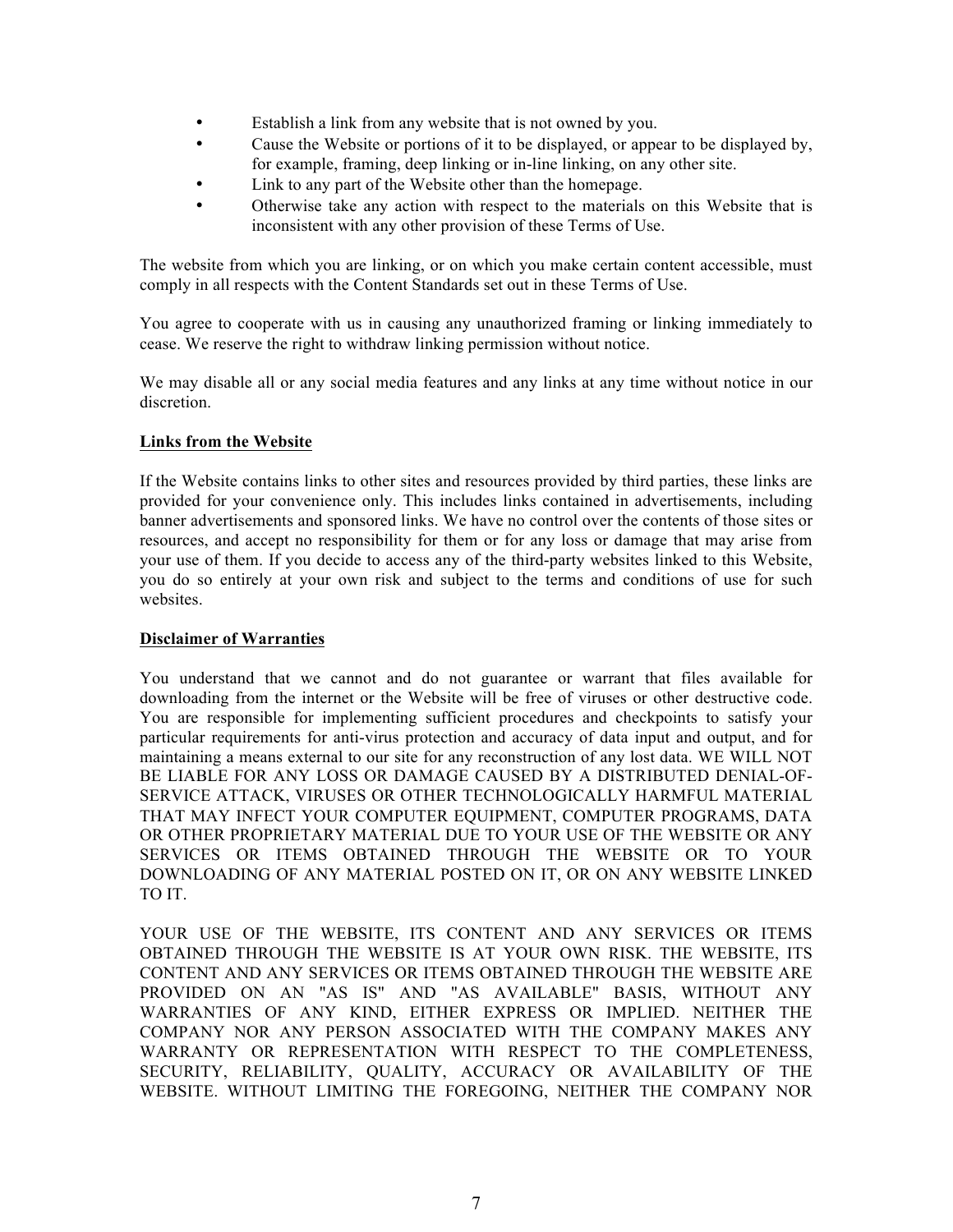ANYONE ASSOCIATED WITH THE COMPANY REPRESENTS OR WARRANTS THAT THE WEBSITE, ITS CONTENT OR ANY SERVICES OR ITEMS OBTAINED THROUGH THE WEBSITE WILL BE ACCURATE, RELIABLE, ERROR-FREE OR UNINTERRUPTED, THAT DEFECTS WILL BE CORRECTED, THAT OUR SITE OR THE SERVER THAT MAKES IT AVAILABLE ARE FREE OF VIRUSES OR OTHER HARMFUL COMPONENTS OR THAT THE WEBSITE OR ANY SERVICES OR ITEMS OBTAINED THROUGH THE WEBSITE WILL OTHERWISE MEET YOUR NEEDS OR EXPECTATIONS.

THE COMPANY HEREBY DISCLAIMS ALL WARRANTIES OF ANY KIND, WHETHER EXPRESS OR IMPLIED, STATUTORY OR OTHERWISE, INCLUDING BUT NOT LIMITED TO ANY WARRANTIES OF MERCHANTABILITY, NON-INFRINGEMENT AND FITNESS FOR PARTICULAR PURPOSE.

THE FOREGOING DOES NOT AFFECT ANY WARRANTIES WHICH CANNOT BE EXCLUDED OR LIMITED UNDER APPLICABLE LAW.

#### **Limitation on Liability**

IN NO EVENT WILL THE COMPANY, ITS AFFILIATES OR THEIR LICENSORS, SERVICE PROVIDERS, EMPLOYEES, AGENTS, OFFICERS OR DIRECTORS BE LIABLE FOR DAMAGES OF ANY KIND, UNDER ANY LEGAL THEORY, ARISING OUT OF OR IN CONNECTION WITH YOUR USE, OR INABILITY TO USE, THE WEBSITE, ANY WEBSITES LINKED TO IT, ANY CONTENT ON THE WEBSITE OR SUCH OTHER WEBSITES OR ANY SERVICES OR ITEMS OBTAINED THROUGH THE WEBSITE OR SUCH OTHER WEBSITES, INCLUDING ANY DIRECT, INDIRECT, SPECIAL, INCIDENTAL, CONSEQUENTIAL OR PUNITIVE DAMAGES, INCLUDING BUT NOT LIMITED TO, PERSONAL INJURY, PAIN AND SUFFERING, EMOTIONAL DISTRESS, LOSS OF REVENUE, LOSS OF PROFITS, LOSS OF BUSINESS OR ANTICIPATED SAVINGS, LOSS OF USE, LOSS OF GOODWILL, LOSS OF DATA, AND WHETHER CAUSED BY TORT (INCLUDING NEGLIGENCE), BREACH OF CONTRACT OR OTHERWISE, EVEN IF FORESEEABLE.

THE FOREGOING DOES NOT AFFECT ANY LIABILITY WHICH CANNOT BE EXCLUDED OR LIMITED UNDER APPLICABLE LAW.

#### **Indemnification**

You agree to defend, indemnify and hold harmless the Company, its affiliates, licensors and service providers, and its and their respective officers, directors, employees, contractors, agents, licensors, suppliers, successors and assigns from and against any claims, liabilities, damages, judgments, awards, losses, costs, expenses or fees (including reasonable attorneys' fees) arising out of or relating to your violation of these Terms of Use or your use of the Website, including, but not limited to, your User Contributions, any use of the Website's content, services and products other than as expressly authorized in these Terms of Use or your use of any information obtained from the Website.

### **International Use**

We make no representation or warranty that the site and site content are appropriate or available for use in locations outside the United States of America. Accessing the site or any site content from territories in which such access is illegal is prohibited. You agree that if you choose to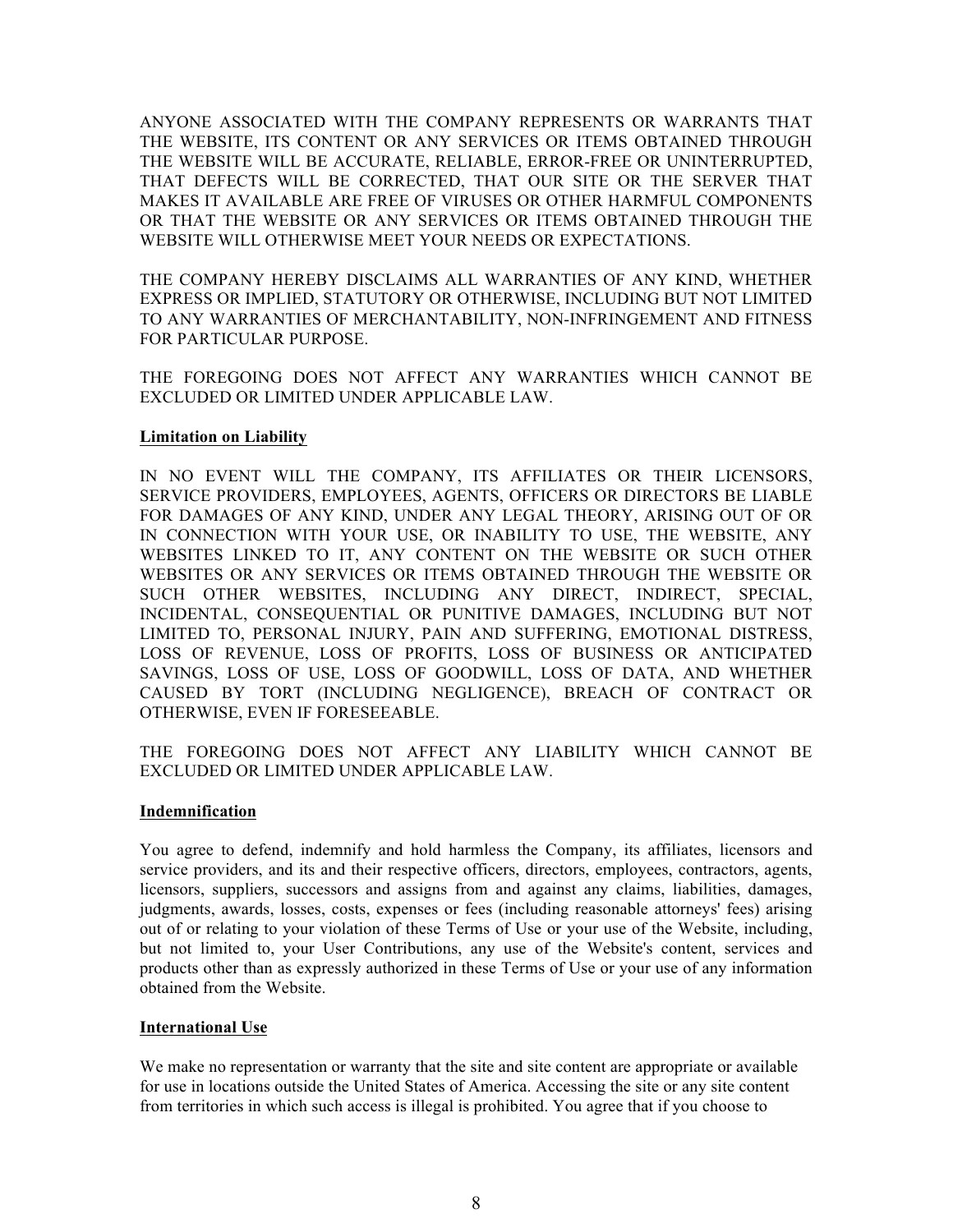access the site from any locations outside the United States of America, you do so at your own risk and are solely responsible for compliance with local laws.

#### **Governing Law and Jurisdiction**

All matters relating to the Website and these Terms of Use and any dispute or claim arising therefrom or related thereto (in each case, including non-contractual disputes or claims), shall be governed by and construed in accordance with the internal laws of the State of Texas without giving effect to any choice or conflict of law provision or rule (whether of the State of Texas or any other jurisdiction).

Any legal suit, action or proceeding arising out of, or related to, these Terms of Use or the Website shall be instituted exclusively in the federal courts of the United States or the courts of the State of Texas in each case located in the City of Houston and County of Harris, although we retain the right to bring any suit, action or proceeding against you for breach of these Terms of Use in your country of residence or any other relevant country. You waive any and all objections to the exercise of jurisdiction over you by such courts and to venue in such courts.

### **1. WAIVER OF JURY TRIAL.**

**EACH PARTY IRREVOCABLY AND UNCONDITIONALLY WAIVES, TO THE FULLEST EXTENT PERMITTED BY APPLICABLE LAW, ANY RIGHT IT MAY HAVE TO A TRIAL BY JURY IN ANY LEGAL ACTION, PROCEEDING, CAUSE OF ACTION, OR COUNTERCLAIM ARISING OUT OF OR RELATING TO THIS AGREEMENT, INCLUDING ANY EXHIBITS, SCHEDULES, AND APPENDICES ATTACHED TO THIS AGREEMENT, OR THE TRANSACTIONS CONTEMPLATED HEREBY. EACH PARTY CERTIFIES AND ACKNOWLEDGES THAT (A) NO REPRESENTATIVE OF THE OTHER PARTY HAS REPRESENTED, EXPRESSLY OR OTHERWISE, THAT THE OTHER PARTY WOULD NOT SEEK TO ENFORCE THE FOREGOING WAIVER IN THE EVENT OF A LEGAL ACTION, (B) IT HAS CONSIDERED THE IMPLICATIONS OF THIS WAIVER, (C) IT MAKES THIS WAIVER KNOWINGLY AND VOLUNTARILY, AND (D) IT HAS BEEN INDUCED TO ENTER INTO THIS AGREEMENT BY, AMONG OTHER THINGS, THE MUTUAL WAIVERS AND CERTIFICATIONS IN THIS SECTION.**

#### **Waiver and Severability**

No waiver of by the Company of any term or condition set forth in these Terms of Use shall be deemed a further or continuing waiver of such term or condition or a waiver of any other term or condition, and any failure of the Company to assert a right or provision under these Terms of Use shall not constitute a waiver of such right or provision.

If any provision of these Terms of Use is held by a court or other tribunal of competent jurisdiction to be invalid, illegal or unenforceable for any reason, such provision shall be eliminated or limited to the minimum extent such that the remaining provisions of the Terms of Use will continue in full force and effect.

#### **Entire Agreement**

The Terms of Use, Privacy Policy and all the documents herein incorporated by reference, constitute the sole and entire agreement between you and the Company, with respect to the